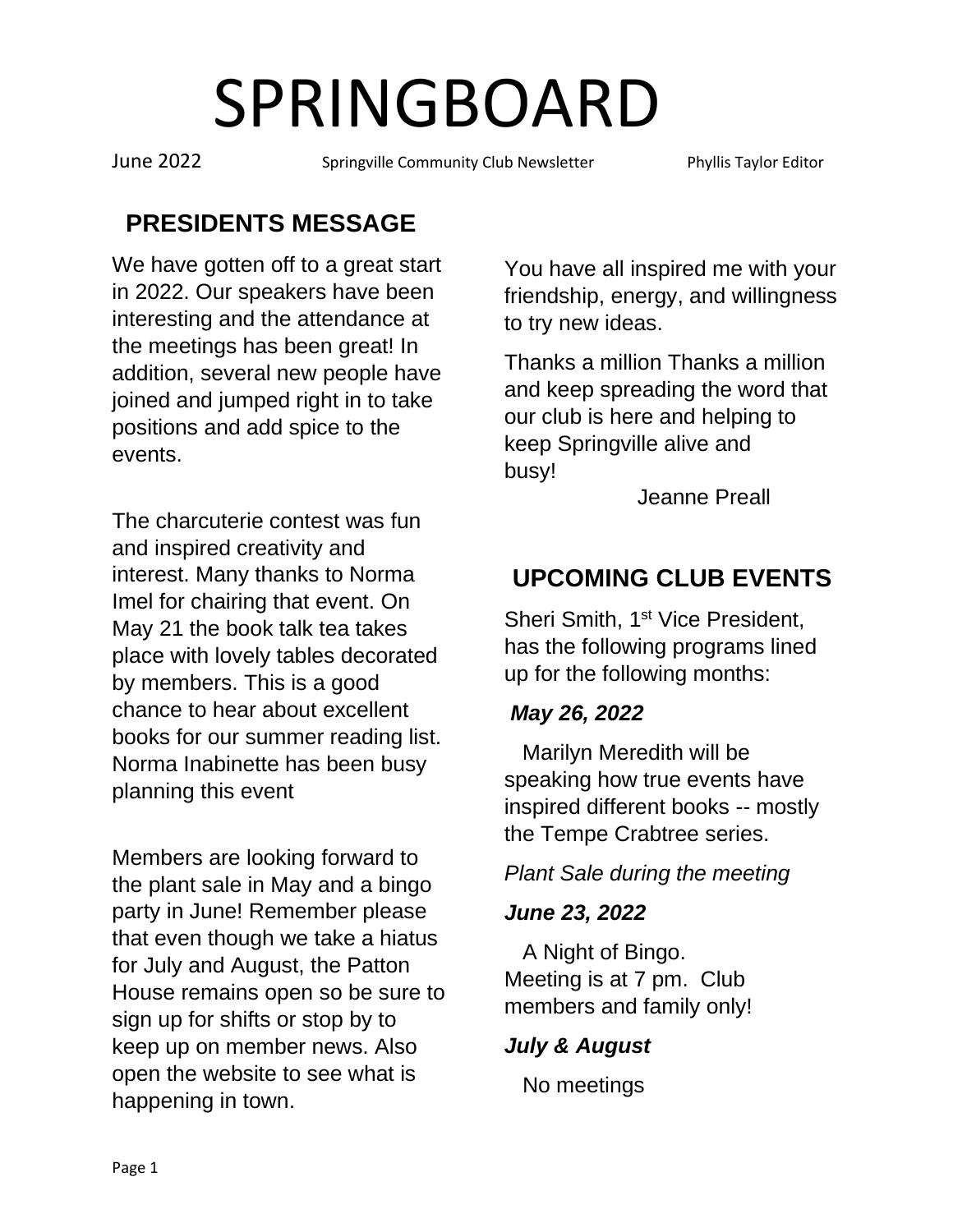June 2022 Springville Community Club Newsletter Phyllis Taylor Editor

#### *Sept 22, 2022*

MEETINGS RESUME Judi King will give an overview of the history of the Apple Festival. Membership dues are due for 2023

#### *Oct 27, 2022*

to be announced

#### *Nov 17, 2022*

Lori Witt will talk about being a civilian working the fire lines and what it feels like being one of the few women on the fire line

#### *Dec 15, 2022*

Christmas Celebration



*The following is NOT a club event but an invitation to attend in memory of a Club Member* 

> **A Celebration of Life for Our Dear Friend Chris Smith Saturday June 11, 2022 1 pm – 3 pm Springville Veterans Memorial Building**

## **CHARCUTERIE CONTEST**

#### Norma Imel

Charcuterie, otherwise known as Appetizers, contest was a big success. Winners were Barbara Forlano, Andrew DeLarge, and Lynette Thomas receiving the top honors. Judges were Gregg King, Rhonda Hauk, and our guest speaker Yolanda Bocanegra. Prizes were donated by Anne Beveridge and Phyllis Taylor. Please see the last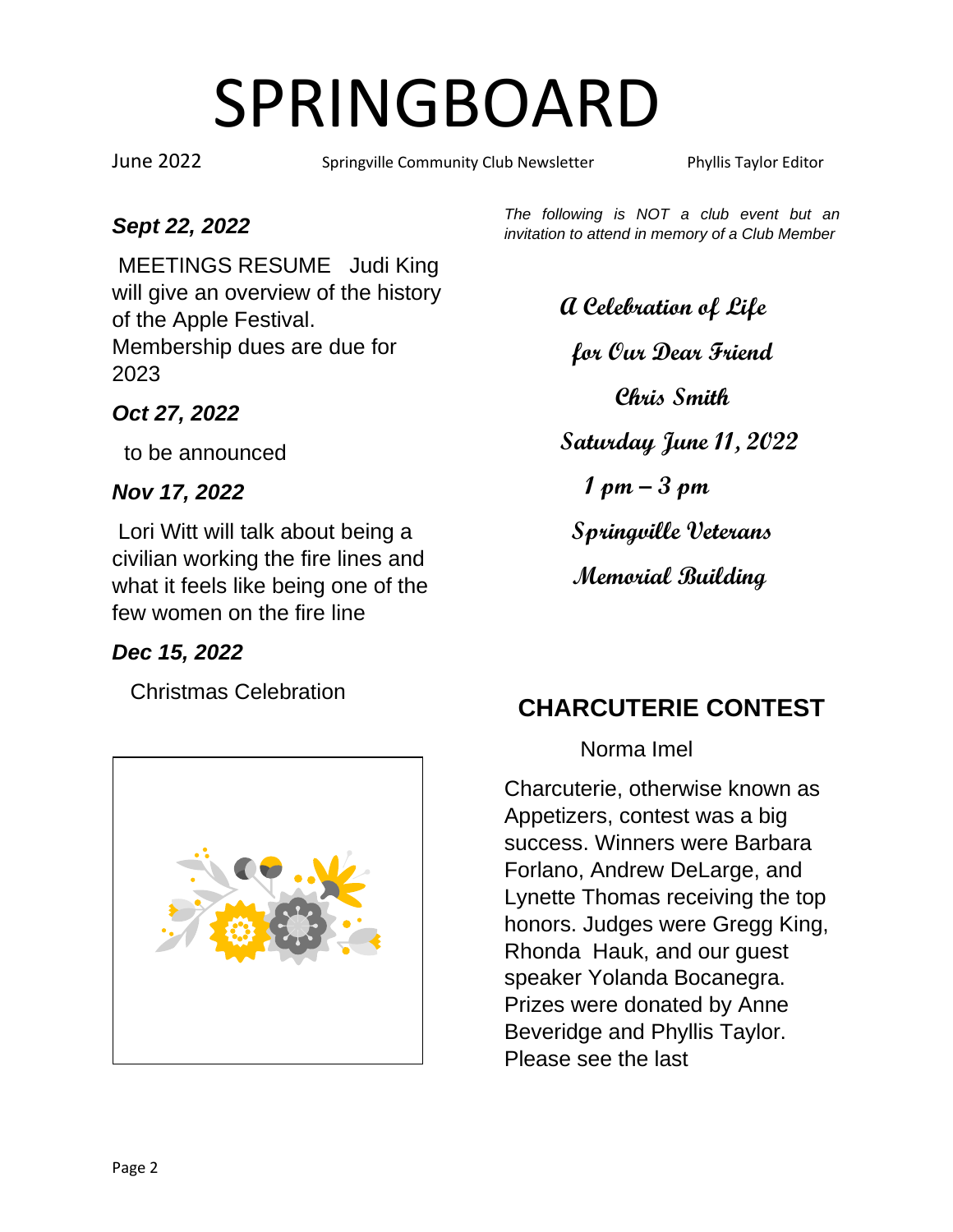June 2022 Springville Community Club Newsletter Phyllis Taylor Editor

page of the Newsletter for the winning recipes.

## **SUMMER BIRTHDAYS**



## **JULY**

13 Bobbi Ernst 19 VelmaCoats 20 Carol Hohnstein 21 Phyllis Taylor 22 Barbara Tallon 27 Jean Loscotoff 29 Bertie Sousa 30 Karin Wiseman

## **AUGUST**

22 Marion Vickers 24 Marilyn Meredith 29 Sandy Whaling 31 Jean Preall

## **OUR NEWEST MEMBERS**

Diana Saario

Give a warm Springville Community Club WELCOME to the following additions to our Community and CLUB!

Denise Young

Melinda Snyder

Amber Ross

Andrew DeLange

Rachel Niggli

Gail Woods

## **CONCERTS IN THE PARK**



Phyllis Taylor

The 2022 Concerts in the Park series starts on June  $10<sup>th</sup>$  with 6 different bands bringing you summer enjoyment.

Music starts at 7 pm and continues until 9 pm In the Springville Memorial Park.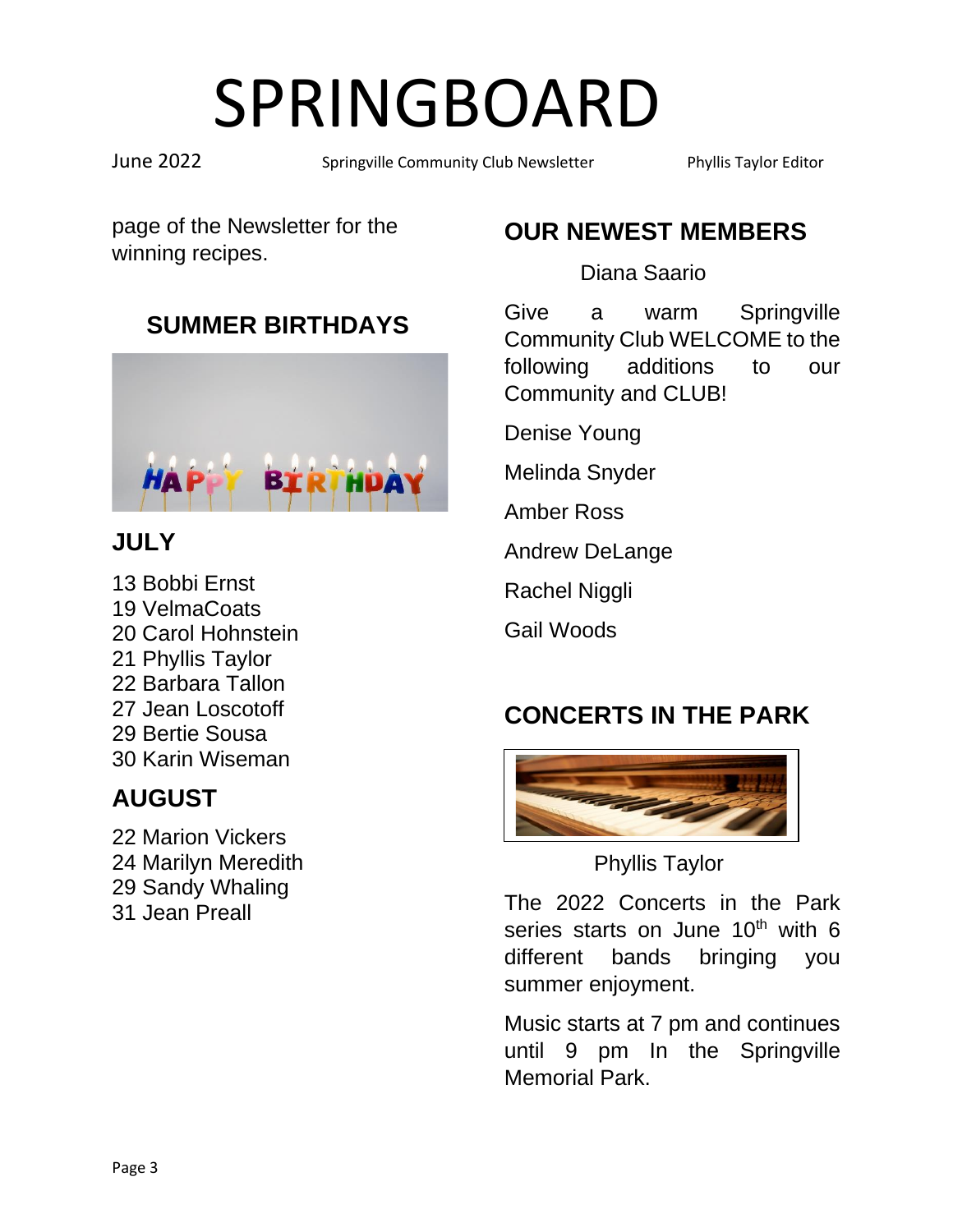June 2022 Springville Community Club Newsletter Phyllis Taylor Editor

For your comfort, please bring your own seating (chairs, blankets etc.) For the comfort and safety of others

please *NO PETS*. The schedule is listed below. Handouts are available at the Patton House, Hamburger Stand and other locations about town.

| June 10   | <b>Stillwater</b>       |
|-----------|-------------------------|
| June 24   | <b>That Little Band</b> |
| July 8    | <b>Patty Torrey</b>     |
| July 22   | Fire on the Mtn         |
| August 5  | <b>Branded Heart</b>    |
| August 19 | <b>Jerry Hall</b>       |

As a special treat, the Springville Nazarene Church will be serving FREE Root Beer Floats – come and enjoy one at three of our events! Can you pick which concert they will be at???

Should you have a suggestion for a band for next years Concerts Series be sure to talk with Phyllis Taylor.



**SPRINGVILLE WINE WALK** 

The Springville Chamber of Commerce held its very first Wine Walk in Downtown Springville Saturday, May 7, 2022.

Tickets included a printed souvenir wine glass, depicting a horse and the words, "Get Un Corked in Springville". Participants were able to roam Downtown Springville and visit 11 local business locations that were each serving a variety of wine as well as varied appetizers at each stop. Each merchant was able to showcase their business location, themselves as owners, and what they have to offer the public. It was a good time for mingling and networking.

Each participant got a stamp on their raffle card at each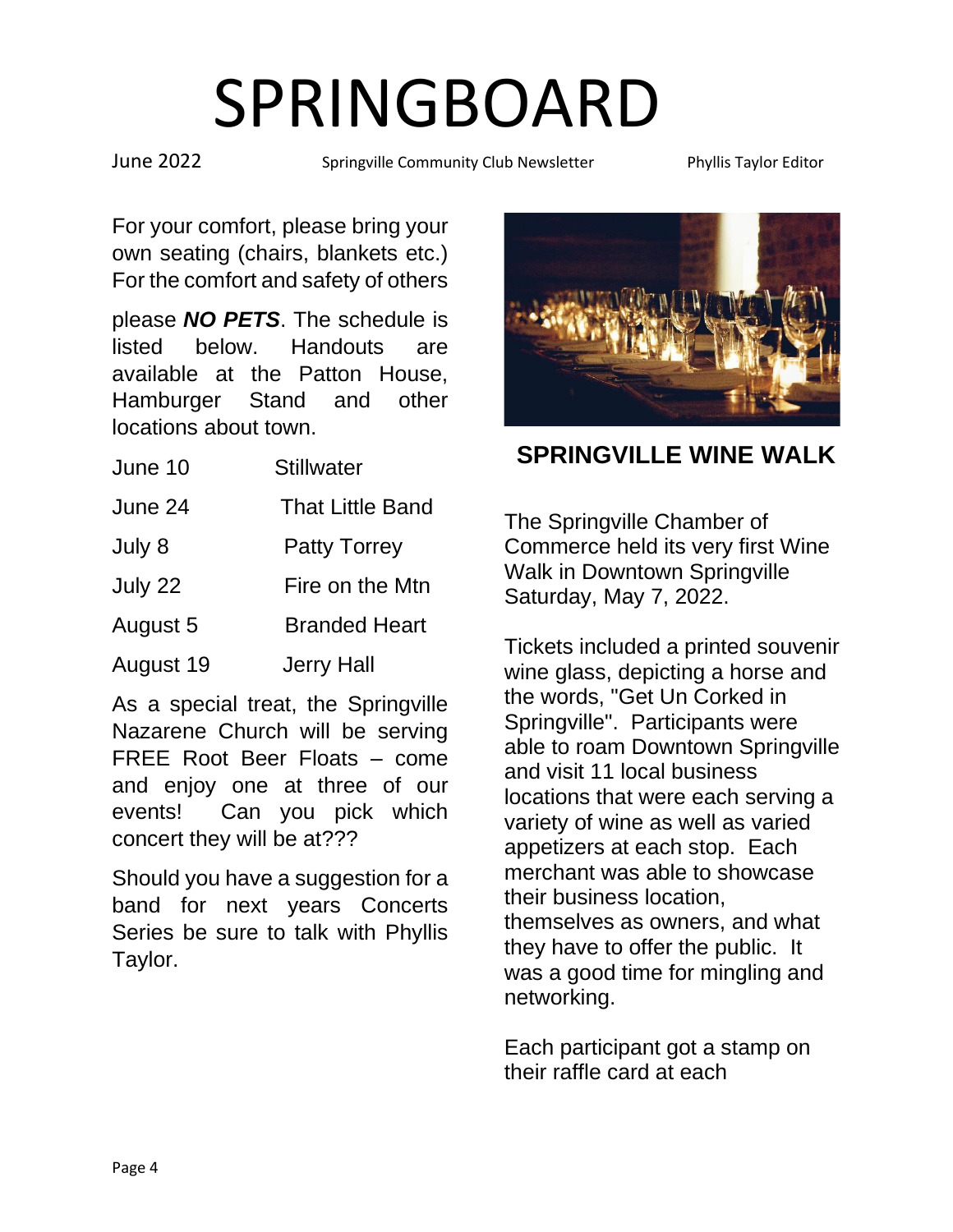June 2022 Springville Community Club Newsletter Phyllis Taylor Editor

location. The stamps on their cards entered them into a door prize drawing at the end of the night. Raffle gifts included Stafford's chocolate, wine and wine-related items, as well as a weekend stay at Bear Creek Retreat Air B and B in Springville. The highlights of the day included participants checking in for and starting their Wine Walk experience at the Brand-New Chamber Headquarters in the Historic Elster Building, as well as the Chamber doing two Ribbon Cutting Ceremonies for new businesses in Downtown Springville: The Shoppe and The Bunkhouse.

The Community Club participated by providing the ever-essential hydration station, located in the Beautiful Patton House Garden and Gazebo, that included a variety of non-alcoholic drinks for the folks who needed a break from wine or perhaps were the designated driver for their group. The Community Club made a donation to the Wine Walk in the amount of \$100. The Chamber set aside \$35 from that donation to cover the annual membership fee for the Community Club's 2022 Chamber

membership. The remainder of the money was used to purchase non-alcoholic drinks for the hydration garden. The Chamber is most appreciative of the donation and looks forward to helping promote the Community Club this year. Overall, the event was well attended, and local merchants

were pleased to have so many people discover them during the Wine Walk.



#### Norma Inabinette

After a two-year hiatus, the 12<sup>th</sup> annual Book Tea was held on May 21<sup>st</sup>. Each of the tables was filled with ladies in their finery for a lovey afternoon of books and delicious food. The event presented a three-course luncheon of unique finger foods and the discussion of books chosen by the hostesses to share with the guests. The best part was the tables which were each decorated by each hostess to match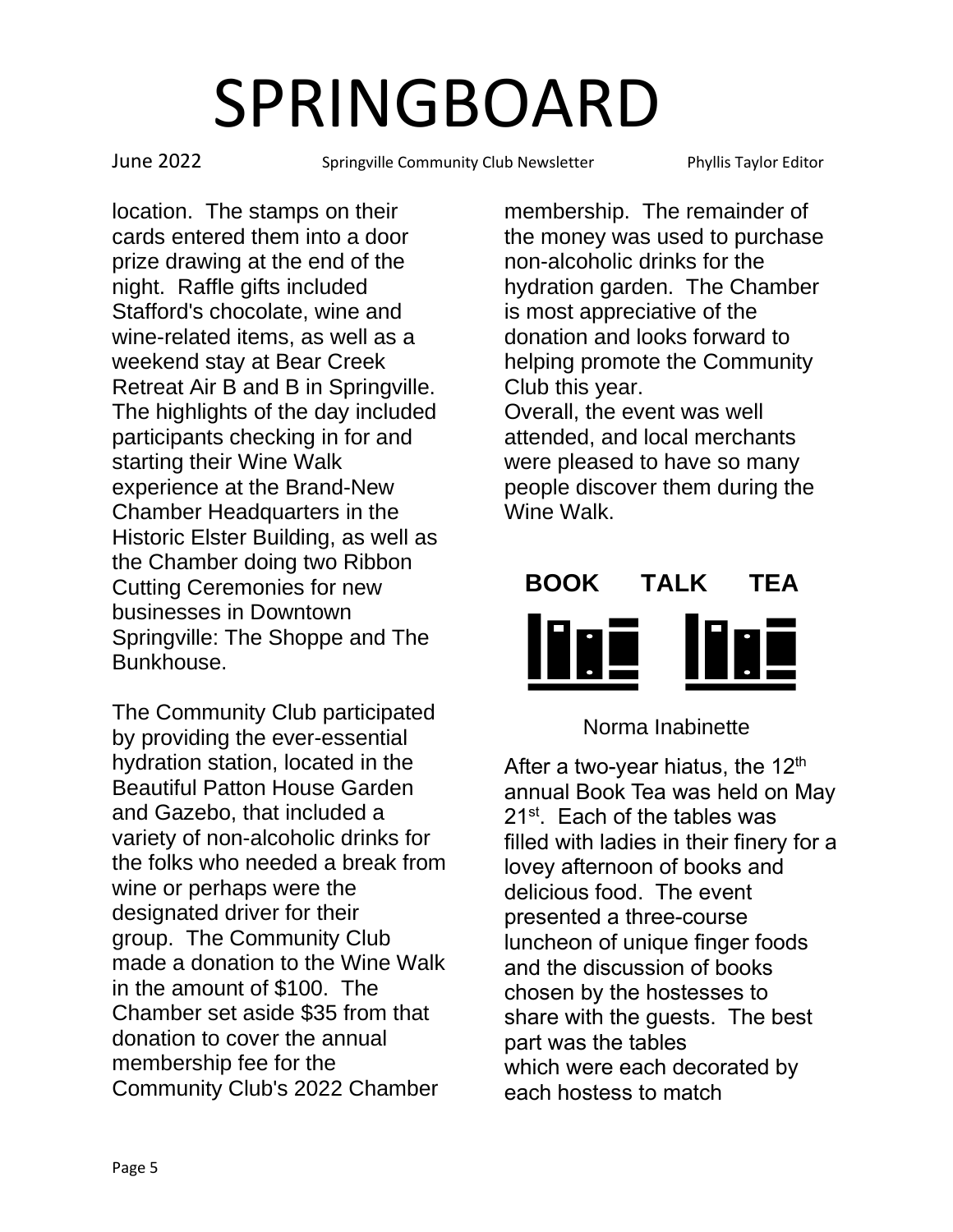June 2022 Springville Community Club Newsletter Phyllis Taylor Editor

the theme of the book presented. Sue Marcotte's table depicting Chicken Alaska won the prize for the most appropriately decorated table.

This year the books included everything from a Western book written by a horse to the biography of Cinderella's stepmother.

*All the Ever Afters by Danielle Teller, Hostess Norma Inabinette*

*Tisha by Ann Hobbs told to Robert Specht ,Hostess Sue Marcotte*

*Run, Rose, Run by Dolly Parton and James Patterson, Hostess Judi King*

*Killers of the Flower Moon by David Grann, Hostess Sheri Smith*

*Misty's Long Ride by Smooth Georgia Mist, Hostess Melody Inabinette*

*Dark Queens by Shelly Puhak, Hostess Sandy Whaling*

*Cutting for Stone by Abraham Verghese, Hostess Melinda Snyder*

*The menu this year included: Le Petit pecan bites Boats of peppers Stuffed tomatoes Spanakopita Feta/Tomato skewers Curried chicken sandwiches Tres stuffed baguette Bacon, cream cheese tarts Turkey cheese wraps Cala Lily sandwiches Minute pecan tarts Delicate crem puffs Quaint shortbread bites Pretzeled flowers Demure tiny cheesecakes*

*Needless to say event was a huge success with many smiles, much laughter, a few ooohs and ahhh's, good chatter, and full tummies.*



### **SCHOLARSHIPS**

Melissa Lucas

This year the Springville Community Club has chosen two scholarship recipients. Both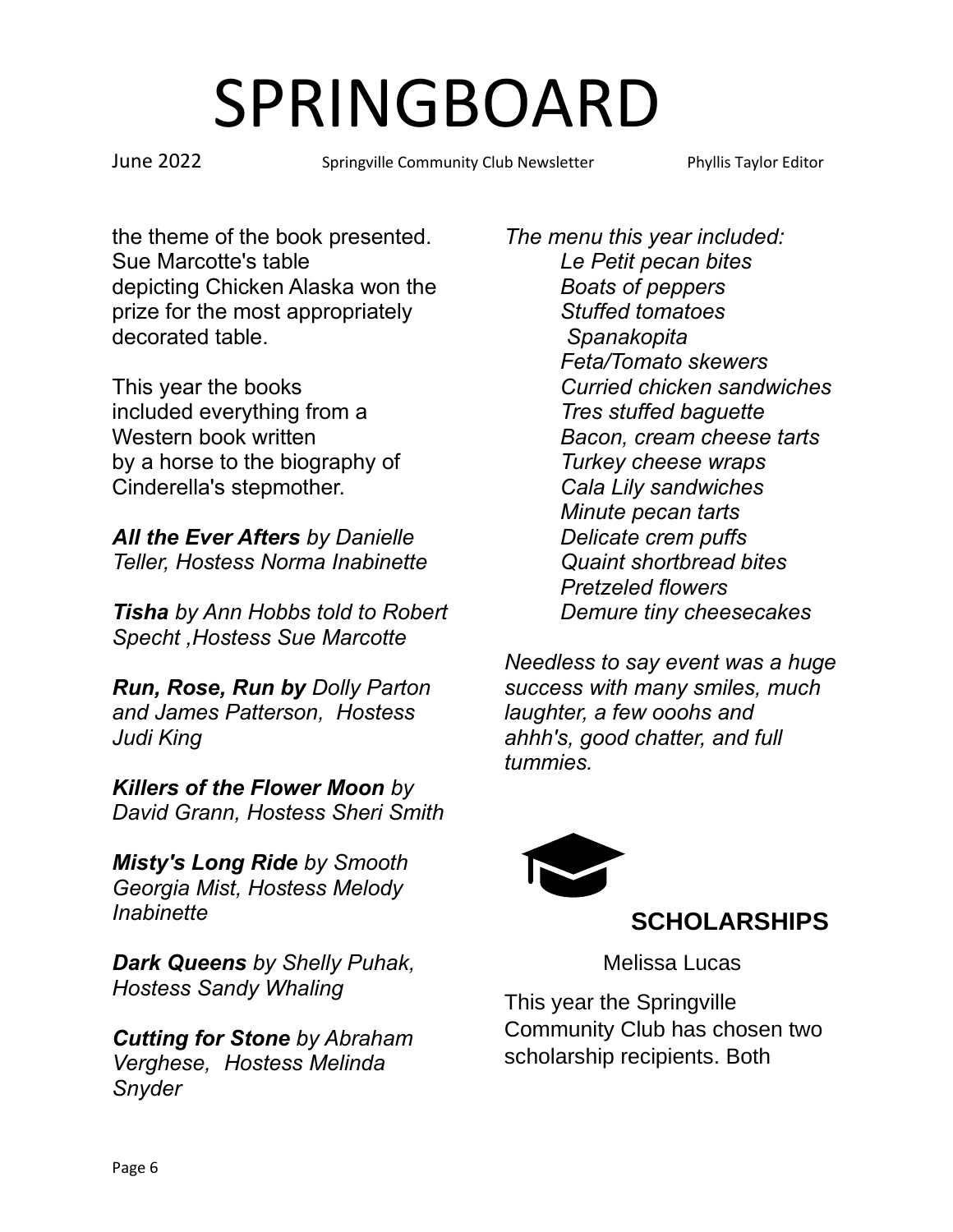June 2022 Springville Community Club Newsletter Phyllis Taylor Editor

students are from Harmony Magnet Academy.

**RAFAEL ROGEL** is a young man with many hopes for his future. He is planning to attend UC Santa Barbara with a Pre-Bio major. While attending college he is planning to join the Marine Corps reserve to help with expenses. After college Rafael is planning to attend medical school with the hopes of becoming an orthopedic surgeon. Rafael is currently in ASB and the Porterville Youth Committee, Additionally, with a couple of friends and Porterville Chamber of Commerce to set up the drive-in-movies' theater during the pandemic. During his leisure time he focuses on his physical well-being and health, by going to the gym and exercising.

**Shaylee Steinbring** is our second recipient from Harmony Magnet Academy. Shaylee has been in CSF since she was a freshman. Every semester she is required to fund raise for a community service project. Some of these projects

Include writing cards to veterans and to children in Valley Children's Hospital. Shaylee has also donated hygiene products and clothing to our local homeless shelter. Shaylee has also worked on the yearbook committee. After graduation, she plans to attend COS and major in law enforcement. She will Finish her training at CSUF with plans to become a detective.

The Springville School Service award goes to **Ashtyn Perry,** an 8<sup>th</sup> grader. She has been involved in helping at the Rodeo, planning trees in the forest and various other activities at the school. She visits, weekly, an elder in the community. She has also helped with Women's' Club at pie baking time

### **COMMUNITY CLUB WEB SITE**

Stay in the know by visiting our clubs' website. We are trying to get this to be "the place" to go if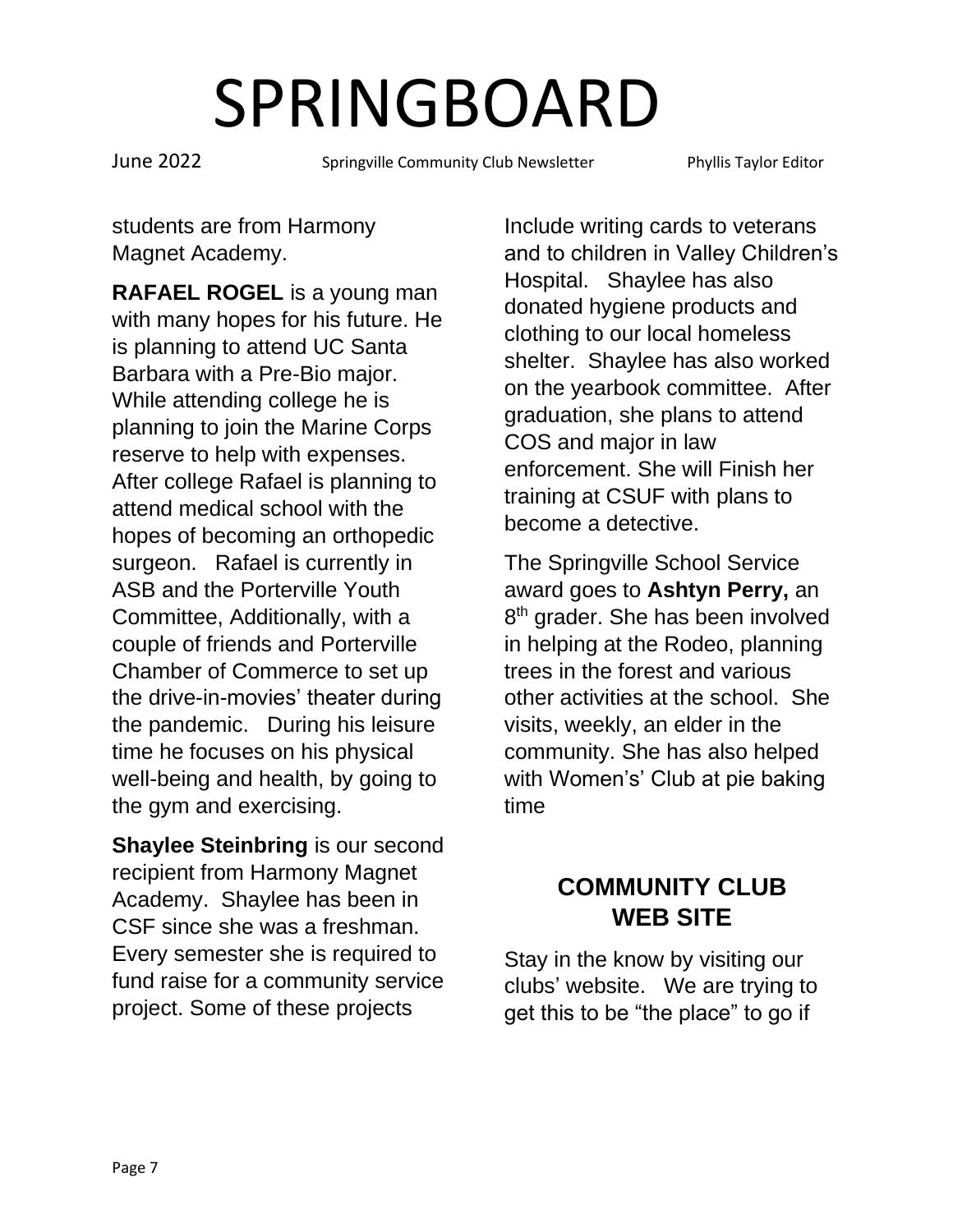June 2022 Springville Community Club Newsletter Phyllis Taylor Editor

you have questions about our upcoming events. Hopefully, we will get the Newsletter posted o the site as soon as it is published.

So, there will no more missing meeting dates and events put on by our Springville Community Club and participating community groups. Check us out at: [springvillecommunityclub.org](http://www.springvillecommunityclub.org/)

## **APPLE FESTIVAL TEE SHIRT CONTEST**



Judi King

We are deep into preparation for our 40<sup>th</sup> Apple Festival which will be held on Saturday, October 15<sup>th</sup>from 9 to 4. The item with the most pressing deadline is our T-Shirt design contest. Entries must be received by June 1, 2022.

Information on what is needed is on a flyer that is posted at the Patton House. The design can't be more than 8" by 8" and must contain the words Springville Apple Festival and Apple Fest 40.

If your design is selected, you will receive \$100 and a free t-shirt. We have received very few entries and none from our members, so hurry up and get your entries in.

Keep in mind the many opportunities we have for volunteering a little of your time either in preparation for the festival or on the day of the festival. We will need volunteers to assist at the Information booth, the opportunity drawing booth, and the t-shirt booth. We could also use some assistance with our costume contests and game booths that are in the park. And remember we are still in the process of planning and organizing this year's festival (we do not go dark over the summer), so if you have any constructive suggestions or would like to help in any way, please let me know.

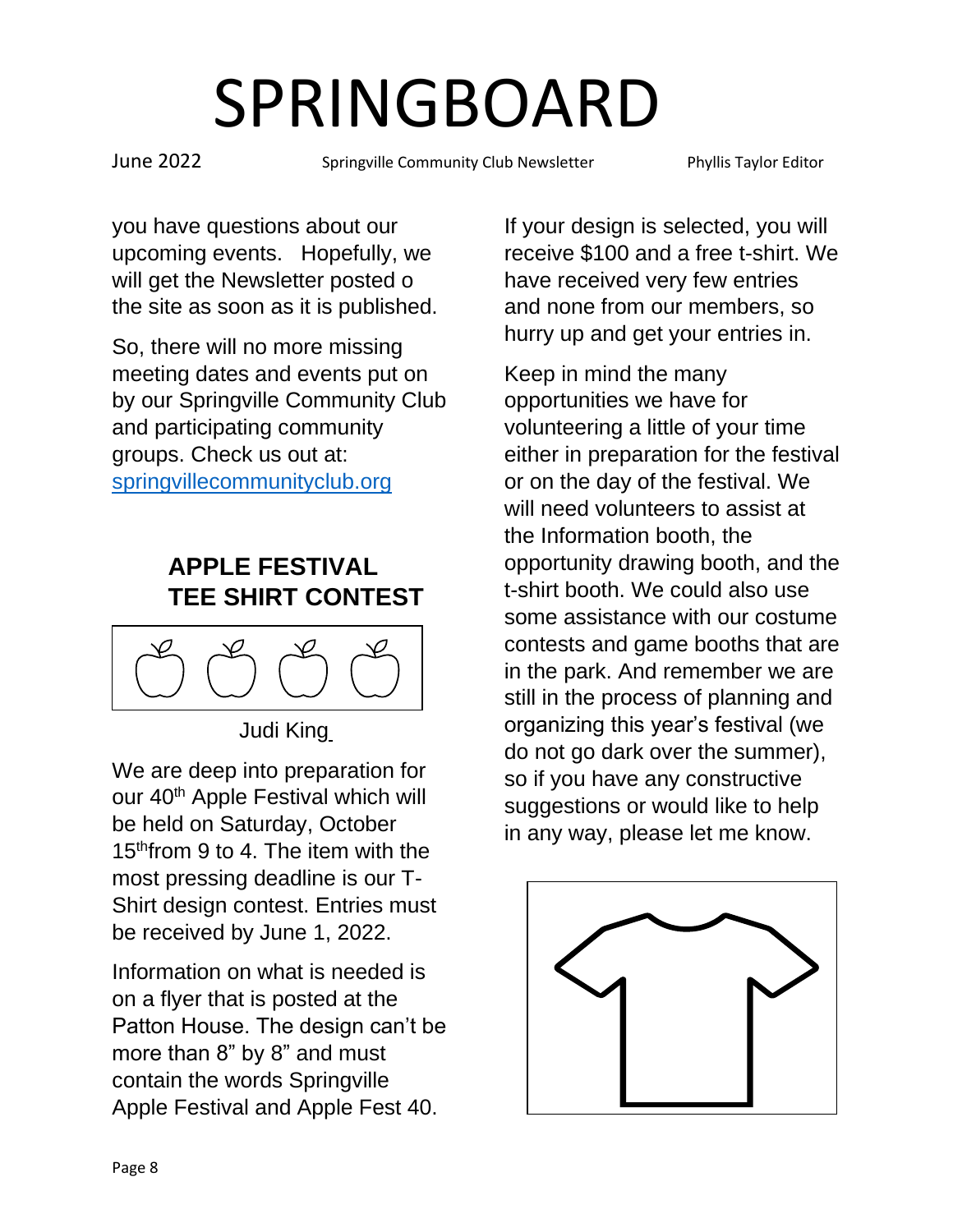June 2022 Springville Community Club Newsletter Phyllis Taylor Editor

# **CHARCUTERIE**

### **WINNING RECIPES**

**Presented by Andrew DeLange** 

#### *Chili Lime Baked Shrimp Cups*

- **PREP 25mins**
- **COOK 20mins**
- **TOTAL 45mins**

*These are like mini shrimp tacos. Wonton wrappers are baked in the oven until crisp, filled with arugula, a lime sour cream, and then topped with a big juicy chililime shrimp. You can make the wonton shells in advance, but assemble the cups with the arugula, sour cream and shrimp just before serving. See below in the notes section for more details.*

*Another option for the cups is to use store-bought tortilla chips in the shape of cups, sometimes called scoops.*

 **Makes 12 shrimp cups BAKED WONTON CUPS**

15 wonton wrappers (see notes below)

1 1/2 tablespoons olive oil **Salt** 

### **FOR THE SHRIMP**

2 teaspoons olive oil

12 large shrimp, peeled and deveined

1 lime

1 teaspoon ancho chili powder, [try our homemade](https://www.inspiredtaste.net/29667/chili-powder-recipe/)  [chili powder recipe](https://www.inspiredtaste.net/29667/chili-powder-recipe/) or substitute regular chili powder 1/4 teaspoon fine sea salt

1/4 teaspoon freshly ground black pepper

1 cup baby arugula leaves

 **LIME SOUR CREAM** 3 tablespoons sour cream

1 teaspoon fresh lime juice Pinch salt

## **CHARCUTERIE CUP**

presented by Lynette Thomas

The toughest decision will be deciding which items to stuff inside your glass cup or vessel. Consider mixing and matching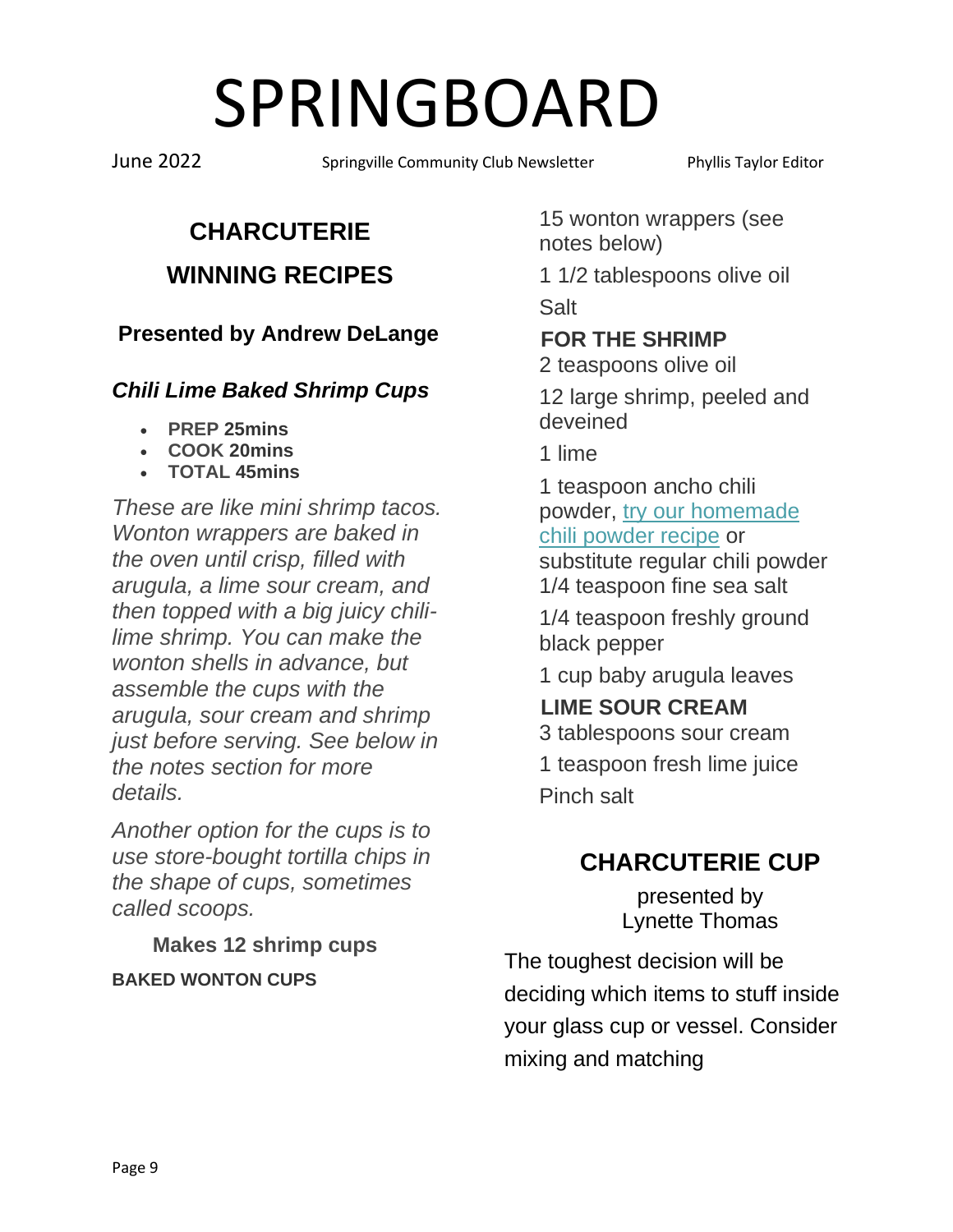June 2022 Springville Community Club Newsletter Phyllis Taylor Editor

your favorites:

Cheese, including wedges, whole mini wheels or cubes on skewers, Tall and thin,flatbead,crackers,Breadst icks, Jerry Sticks, Nuts, salami, pepperoni, prosciutto, or other folded cured meats folded or stacked on skewers, Cornichons, Fresh fruit, Dried fruit, Fresh herbs, Chocolatecovered pretzels,Pocky Sticks or other small candies

## **RUMAKI CHICKEN LIVER/BACON APPETIZER**

Presented by

Barbara Forlano

Prep time: 20 min

Cook time 10 min

Ingredients:

15 strips of bacon 6 ounces of chicken livers 2(8 oz) water chestnuts drained & sliced

### **Marinade**

1/3 cup low sodium soy sauce  $\frac{1}{2}$  tsp ground ginger  $\frac{1}{2}$  t curry powder 3 Tbsps. brown sugar dash salt & pepper

Heat oven to 375 degrees, line rimmed baking sheet with foil and rack

Cut bacon in ½ crosswise and arrange on rack bake for 12 min until still flexible, remove to cooling rack. Cut the chicken livers into  $\frac{3}{4}$ inch pieces. When bacon is cool enough to work with, place a strip on a work surface, Place a piece of chicken liver on the top of the bacon and a water chestnut just below, roll securely making sure toothpick goes thru the bacon, liver and chestnut. Repeat with remaining ingredients. Bake for 20 minutes or until the bacon is crisp, turning halfway thru the cooking time and basting with the marinade